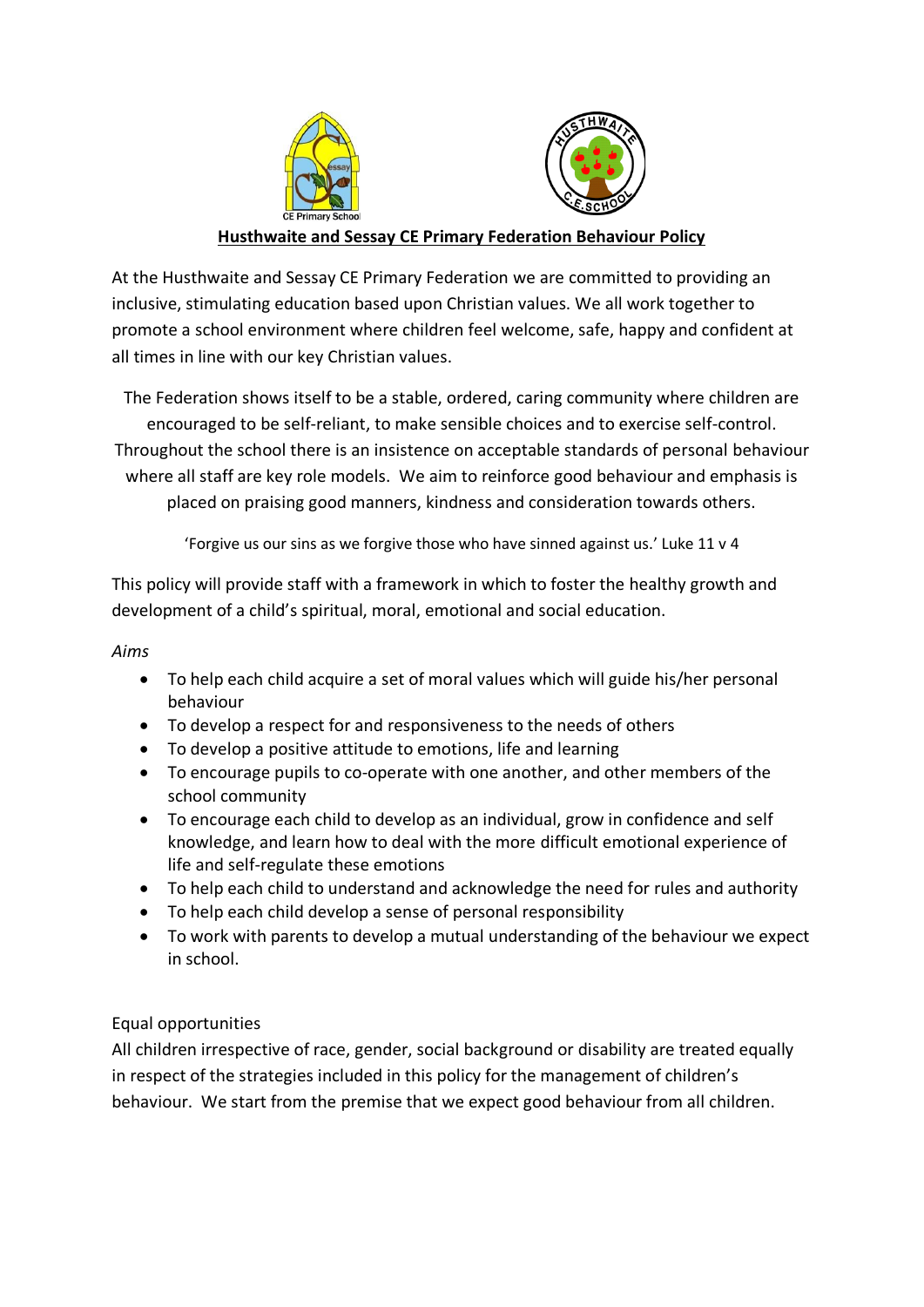How we hope to foster good behaviour:

- By providing a safe, well ordered environment in which learning can take place
- By valuing each child as an individual
- By providing challenging programmes of teaching, guidance and a range of opportunities (including extra curricular) designed to enable pupils to develop their full potential
- By teachers inspiring confidence
- By emphasising co-operation and interdependence
- Through close liaison with parents, giving information about progress and performance and early warning of problems whether associated with work, relationships or behaviour
- By creating a positive environment where children feel secure enough to try, succeed, fail and take constructive criticism
- By providing children with a set of school rules to adhere to and making them fully aware of the consequences of disregarding them
- By celebrating success with parents, Head teacher, and the wider community
- Use of 'merit' awards including a 'Wow!' chart for public praise
- Use of stickers, rewards and certificates across the school

## Rules and Routines

Clear rules and routines are taught which apply to different times of the school day. Routines are established early in the school year and are regularly reviewed and reinforced.

Good behaviour is continually praised; however, we acknowledge that children do forget and are placed in situations that can cause them to respond in a variety of ways. For some children good behaviour needs to be taught.

The following anti-social behaviour is considered to be particularly serious and appropriate action will be taken to address such behaviours.

- Bullying virtual, verbal or physical (see anti-bullying policy)
- Deliberate damage to property of belongings
- Racist/homophobic abuse
- Peer on Peer abuse
- Behaviour that is likely to cause injury to self or others
- Abuse of adults verbal or physical
- Bad language
- Aggression
- Stealing
- Name-calling
- Behaviour that is likely to detract from their work or the work of others

#### **When children are involved in behaviour that is unacceptable, we remind them:**

1. **Why** we need good behaviour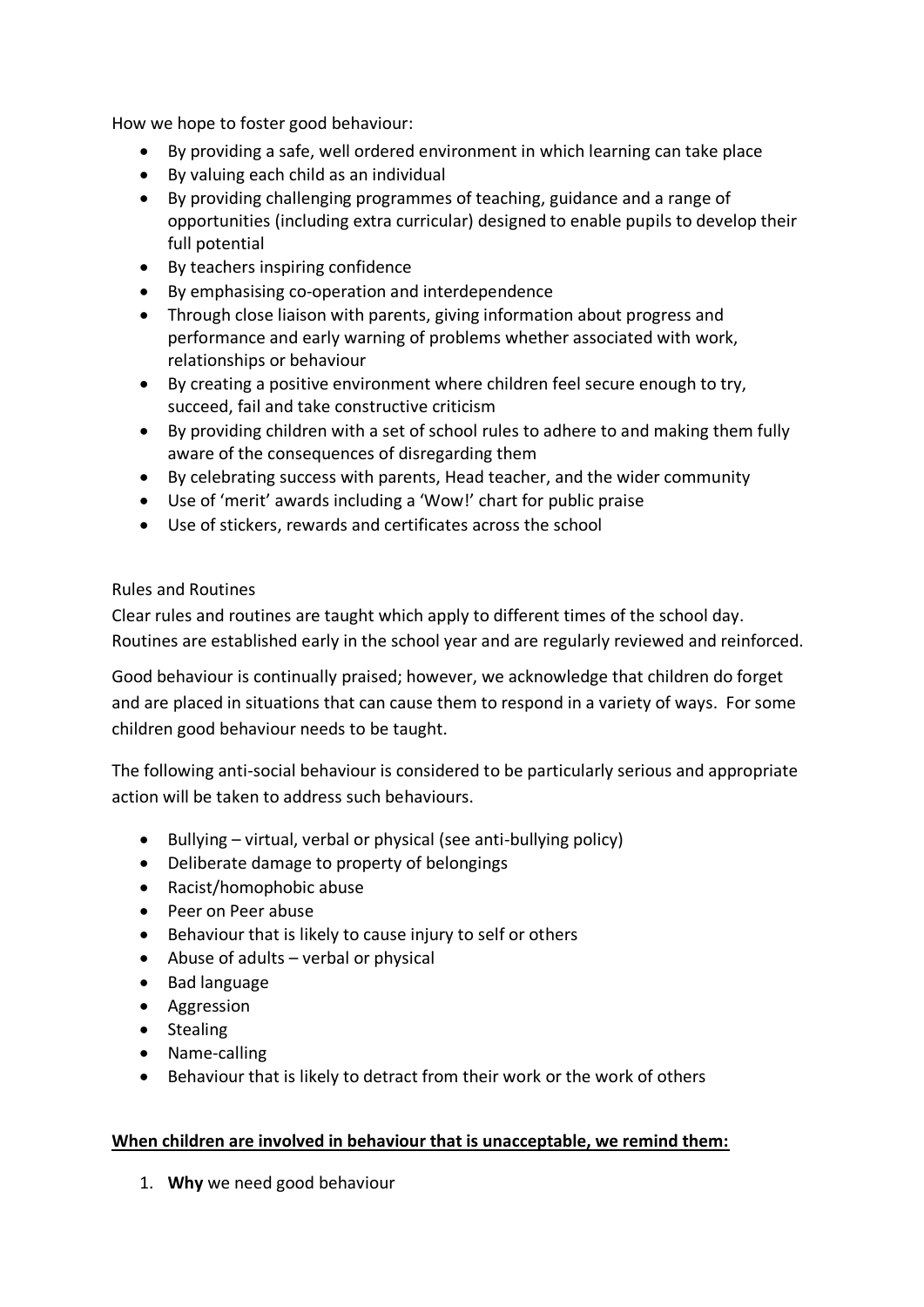- 2. **What** that have done wrong
- 3. **Help** them to think about the possible/actual consequences of their actions
- 4. **Remind** them again of **how** we expect them to behave
- 5. **Encourage** them to do so

**For any unacceptable behaviour in the classroom/playground the 'traffic light' warning system must always be used in line with our zones of regulation (see appendix 1).** 

### Rewards

- **Good behaviour is continually praised**.
- **Friday celebration assemblies reward good behaviour.**
- **Traffic light 'WOW' is an acknowledgement of behaviour excellence.**

#### Sanctions – In class

When a child does not follow the school expectations and is disruptive in class then the following sanctions will be applied.

**1 st warning** – Child is warned that their behaviour is unacceptable and why.

**2 nd warning** – Child is told that their behaviour is still unacceptable and they are moved to amber

**3 rd warning** – Child is told that their behaviour is still unacceptable and they are moved to red

If disruptive behaviour persists then the child is sent to the Senior Teacher or Headteacher with their work to complete. They will stay out of class/miss a playtime for a specified amount of time dependant on the seriousness of the behaviour or the age of the child.

Class Teacher, Senior Teacher or Headteacher will ring parents to discuss strategies to improve the situation if required.

Personalised behaviour plans may be put into place for some pupils to teach and encourage good behaviour (for example behaviour chart / time out strategy/home school link behaviour book). The impact of these is monitored by the class teacher, headteacher and SENDCO. Parents are always informed if a plan for their child is put into place and they will be updated on progress.

Where incidents are more serious then the child will see the senior/headteacher immediately.

#### Sanctions - On the Playground

**1 st warning** – Child is warned that their behaviour is unacceptable and why.